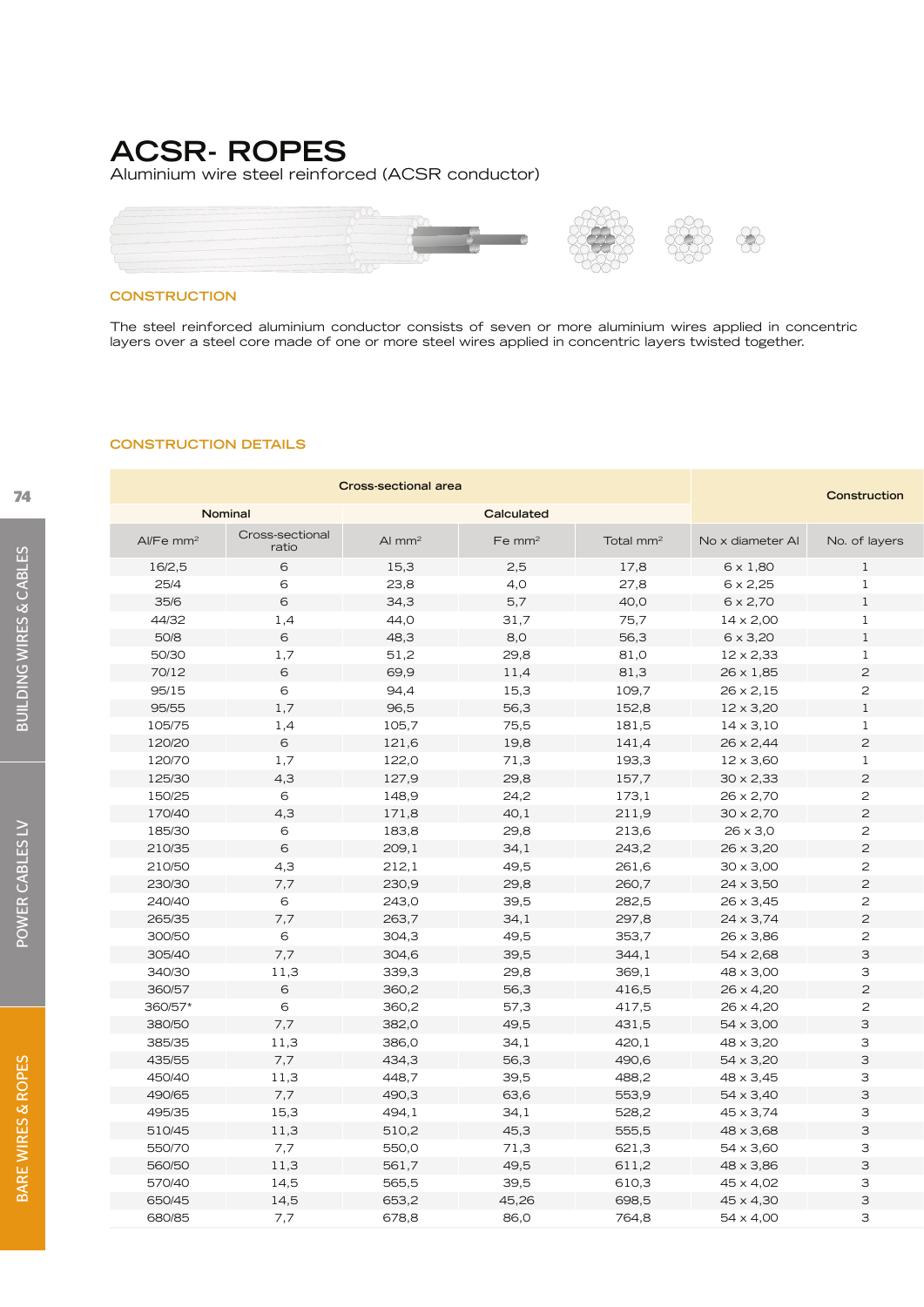

## **SPECIFICATION**

| <b>Type</b>                             | Standard        |
|-----------------------------------------|-----------------|
| Aluminium                               | DIN 48204       |
| Conductors<br>Steel reinforced<br>(ACSR | <b>FN 50182</b> |
| Conductor)                              | JUS N.C1.351    |

| <b>PHYSICAL AND MECHANICAL CHARACTERISTICS</b> |  |  |  |  |
|------------------------------------------------|--|--|--|--|
|                                                |  |  |  |  |

| <b>Cross</b><br>sectional<br>ratio | Number of<br>wires | <b>Density</b> |           | Coef. of<br>linear<br>expansion | Elasticity<br>module |
|------------------------------------|--------------------|----------------|-----------|---------------------------------|----------------------|
| Al/Fe                              | $\mathsf{A}$       | Fe             | 103 kg/m3 | $10-6 \times 1$ <sup>o</sup> C  | Mpa                  |
| 1,4                                | 14                 | 7/19           | 4,91      | 15,0                            | 110000               |
| 1,7                                | 12                 | 7              | 4,66      | 15,3                            | 107000               |
| 4,3                                | 30                 | 7              | 3,57      | 17,8                            | 82000                |
| 6                                  | 6                  | 1              |           | 19,2                            | 81000                |
| 6                                  | 26                 | 7              | 3,5       | 18,9                            | 77000                |
| 6                                  | 24                 | 7              |           | 19,6                            | 74000                |
| 7,7,                               | 54                 | $\overline{7}$ | 3,36      | 19,3                            | 70000                |
| 7,7                                | 54                 | 19             | 3,36      | 19,4                            | 68000                |
| 11,3                               | 48                 | 7              | 3,2       | 20,5                            | 62000                |
| 14,5                               | 45                 | 7              | 3,09      | 20.9                            | 61000                |

|                     | Overall<br>diameter |                 | Weight          |           | <b>Tensile</b><br>strength | Max.<br>resistance<br>20 °C |
|---------------------|---------------------|-----------------|-----------------|-----------|----------------------------|-----------------------------|
| No x diameter<br>Fe | mm                  | Weight AI kg/km | Weight Fe kg/km | Net kg/km | N                          | Ohm/km                      |
| $1 \times 1,80$     | 5,4                 | 41,8            | 19,9            | 62        | 5825                       | 18,780                      |
| $1 \times 2,25$     | 6,8                 | 65,4            | 31,0            | 97        | 9400                       | 12,002                      |
| $1 \times 2,70$     | 8,1                 | 94,2            | 44,7            | 140       | 12900                      | 0,8352                      |
| $7 \times 2,40$     | 11,2                | 121,5           | 248,3           | 378       | 45500                      | 0,6573                      |
| $1 \times 3,20$     | 96,0                | 132,2           | 62,7            | 196       | 17400                      | 0,5946                      |
| $7 \times 2,33$     | 11,7                | 141,2           | 234,0           | 383       | 44225                      | 0,5643                      |
| $7 \times 1,44$     | 11,7                | 192,7           | 89,4            | 285       | 26315                      | 0,4130                      |
| $7 \times 1,67$     | 13,6                | 260,3           | 120,2           | 384       | 35750                      | 0,3058                      |
| $7 \times 3,20$     | 16,0                | 266,3           | 441,4           | 722       | 80200                      | 0,2992                      |
| $19 \times 2,25$    | 17,5                | 291,9           | 594,1           | 907       | 106635                     | 0,2735                      |
| $7 \times 1,90$     | 15,5                | 335,3           | 155,6           | 496       | 45460                      | 0,2374                      |
| $7 \times 3,60$     | 18,0                | 337,1           | 558,6           | 913       | 98195                      | 0,2364                      |
| $7 \times 2,33$     | 16,3                | 353,2           | 234,0           | 595       | 57800                      | 0,2259                      |
| $7 \times 2,10$     | 17,1                | 410,5           | 190,1           | 607       | 55200                      | 0,1939                      |
| $7 \times 2,70$     | 18,9                | 474,3           | 314,2           | 798       | 77040                      | 0,1682                      |
| $7 \times 2,33$     | 19,0                | 506,8           | 234,0           | 748       | 66225                      | 0,1571                      |
| $7 \times 2,49$     | 20,3                | 576,6           | 267,2           | 852       | 74950                      | 0,1380                      |
| $7 \times 3,00$     | 21,0                | 585,5           | 387,9           | 986       | 92275                      | 0,1362                      |
| $7 \times 2,33$     | 21,0                | 636,5           | 234,0           | 878       | 73030                      | 0,1249                      |
| $7 \times 2,68$     | 21,8                | 670,2           | 309,6           | 990       | 86460                      | 0,1188                      |
| $7 \times 2,49$     | 22,4                | 726,8           | 267,2           | 1003      | 82955                      | 0,1094                      |
| $7 \times 3,00$     | 24,4                | 839,0           | 387,9           | 1239      | 105120                     | 0,9487                      |
| $7 \times 2,68$     | 24,1                | 841,0           | 309,6           | 1160      | 99305                      | 0,9490                      |
| $7 \times 2,33$     | 25,0                | 936,0           | 234,0           | 1177      | 92505                      | 0,0851                      |
| $7 \times 3,20$     | 26,4                | 993,3           | 441,4           | 1449      | 125245                     | 0,0801                      |
| $19 \times 1,96$    | 26,6                | 993,3           | 450,8           | 1468      | 125245                     | 0,0801                      |
| $7 \times 3,00$     | 27,0                | 1053,9          | 387,9           | 1454      | 120990                     | 0,0757                      |
| $7 \times 2,49$     | 26,7                | 1064,9          | 267,2           | 1341      | 104315                     | 0,0748                      |
| $7 \times 3,20$     | 28,8                | 1199,0          | 441,4           | 1654      | 136275                     | 0,0590                      |
| $7 \times 2,68$     | 28,7                | 1237,8          | 309,6           | 1557      | 120195                     | 0,0643                      |
| $7 \times 3,40$     | 30,6                | 1353,6          | 498,3           | 1868      | 152915                     | 0,0590                      |
| $7 \times 2,49$     | 29,9                | 1363,6          | 267,2           | 1639      | 120280                     | 0,0585                      |
| $7 \times 2,87$     | 30,7                | 1408,4          | 355,0           | 1775      | 134295                     | 0,0566                      |
| $7 \times 3,60$     | 32,4                | 1517,5          | 558,6           | 2094      | 167530                     | 0,0511                      |
| $7 \times 3,00$     | 32,2                | 1549,5          | 387,9           | 1950      | 146300                     | 0,0514                      |
| $7 \times 2,68$     | 32,2                | 1575,4          | 309,6           | 1895      | 138000                     | 0,0510                      |
| $7 \times 2,87$     | 34,4                | 1802,5          | 355,0           | 2169      | 155550                     | 0,0443                      |
| $19 \times 2,40$    | 36,0                | 1873,5          | 676,0           | 2573      | 210055                     | 0,0426                      |
|                     |                     |                 |                 |           |                            |                             |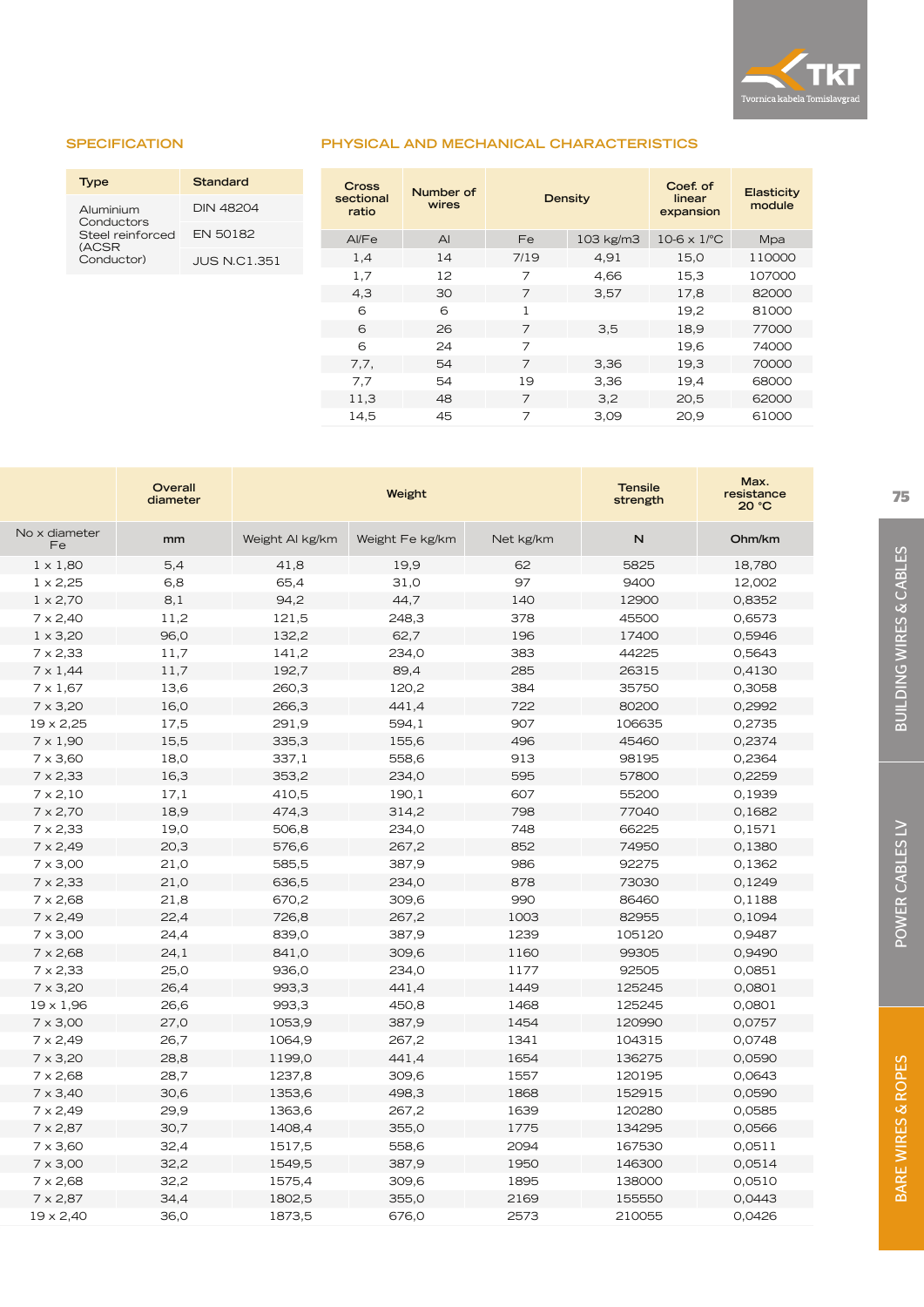

Cu – conductors



## **CONSTRUCTION**

The Cu-conductor is made out of seven or more copper strands (hard or soft drawn), stranded in concentric layers.

#### **SPECIFICATION**

**TECHNICAL DATA**

| <b>Type</b>     | Standard          |
|-----------------|-------------------|
| Cu - conductors | DIN 48 201 Teil 1 |

| <b>Nominal cross</b><br>sectional area | Calculated<br>cross-sectional<br>area | Design of<br>Cu-ropes | Overall<br>diameter | Net weight<br>(approx) | <b>Tensile</b><br>strength | Packing |
|----------------------------------------|---------------------------------------|-----------------------|---------------------|------------------------|----------------------------|---------|
| mm <sup>2</sup>                        | mm <sup>2</sup>                       | n x d                 | mm                  | kg/km                  | <b>kN</b>                  | No/m    |
| 10                                     | 10,02                                 | $7 \times 1,35$       | 4,1                 | 91                     | 4,02                       | 8/4500  |
| 16                                     | 15,89                                 | $7 \times 1.70$       | 5,1                 | 145                    | 6,37                       | 8/4500  |
| 25                                     | 24,25                                 | $7 \times 2,10$       | 6,3                 | 221                    | 9,72                       | 8/2900  |
| 35                                     | 34,36                                 | $7 \times 2,50$       | 7,5                 | 313                    | 13,77                      | 8/2000  |
| 50                                     | 49,48                                 | $7 \times 3,00$       | 9,0                 | 450                    | 19,84                      | 8/2200  |
| 50                                     | 48,35                                 | $19 \times 1.80$      | 9,0                 | 440                    | 19,38                      | 10/2200 |
| 70                                     | 65,81                                 | $19 \times 2,10$      | 10,5                | 599                    | 26,38                      | 8/1000  |
| 95                                     | 93,27                                 | $19 \times 2,50$      | 12,5                | 849                    | 37,39                      | 10/1500 |
| 120                                    | 116,99                                | $19 \times 2,80$      | 14,0                | 1065                   | 46,90                      | 10/1250 |
| 150                                    | 147,11                                | $37 \times 2,25$      | 15,8                | 1339                   | 58,98                      | 12/1750 |
| 185                                    | 181,52                                | $37 \times 2,50$      | 17,5                | 1653                   | 72,81                      | 12/1300 |
| 240                                    | 242,54                                | $61 \times 2,25$      | 20,3                | 2207                   | 97,23                      | 14/1600 |
| 300                                    | 299,43                                | $61 \times 2,50$      | 22,5                | 2725                   | 120,04                     | 18/2300 |
| 400                                    | 400,14                                | 61 x 2,89             | 26,0                | 3640                   | 160,42                     | 20/2300 |

500 499,83 61 x 3,23 29,1 4545 200,38 20/1800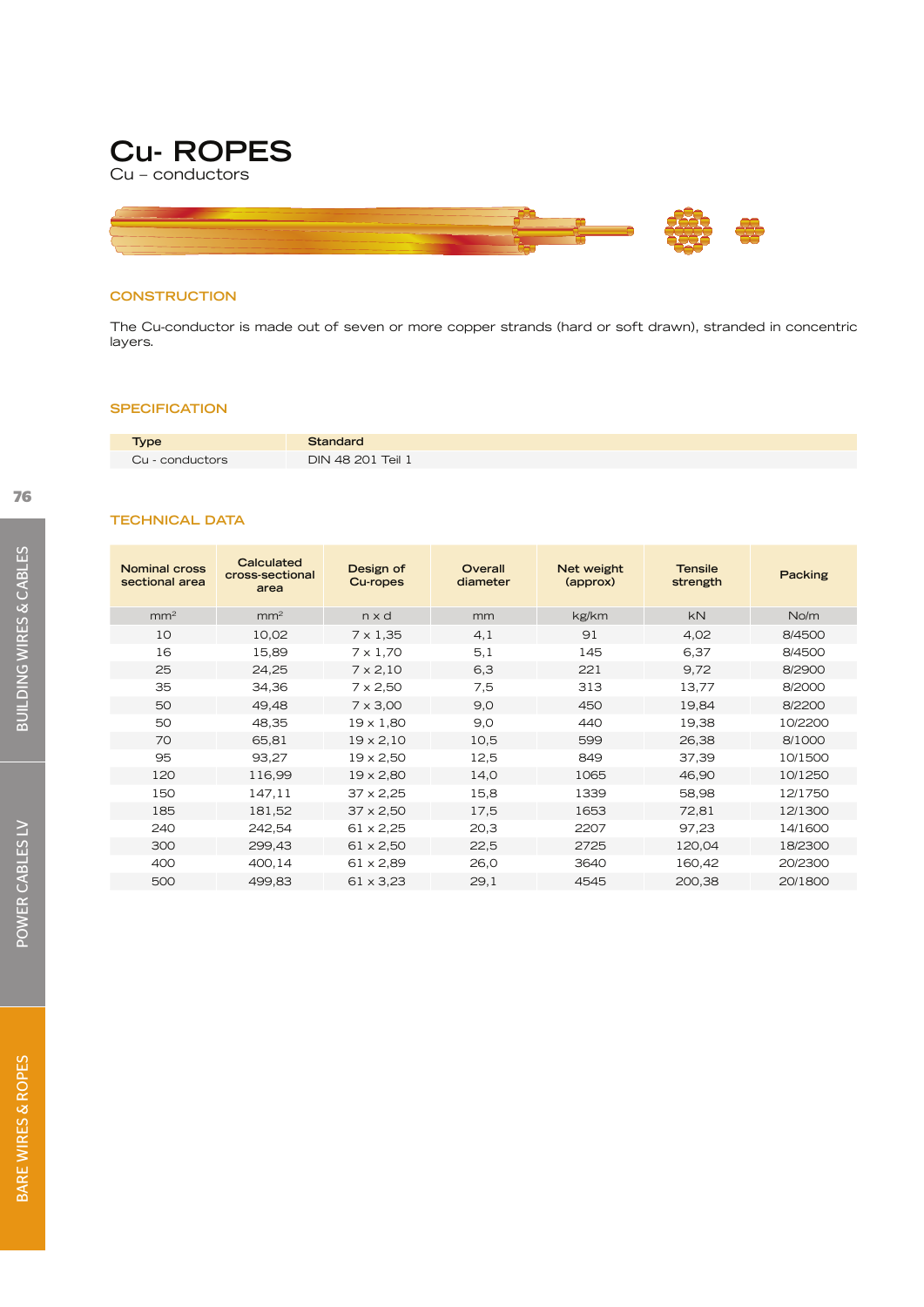

## **AI- ROPES**

Al – conductors for overhead lines



## **CONSTRUCTION**

The Al-conductor is made out of seven or more individual strands twisted in concentric layers. All strands in the conductor are of the same diameter. One to four layers of strand are applied around the centre strand, each layer having opposite lay direction and the outer layer always having a right hand lay.

Conductors are made out of hard drawn Al wires in accordance with HRN N.C1. 301 specification.

#### **SPECIFICATION**

| <b>Type</b>        | Standard                 |
|--------------------|--------------------------|
| AI – conductors    | <b>DIN EN 50182</b>      |
| for overhead lines | <b>JUS N.C1, 302/301</b> |

## **TECHNICAL DATA**

#### **Electrical and phyisical characteristics**

| <b>Characteristics</b>                  | Unit                         | Value                |
|-----------------------------------------|------------------------------|----------------------|
| Specific electrical resistance at 20 °C | Wm $\times$ 10 <sup>-6</sup> | 0.02801              |
| Coefficient of linear elongation        | $m/m$ °C                     | $2.3 \times 10^{-5}$ |
| Coefficient of thermal resistance       | $WW \times °C$               | 0.00403              |
| Tensile strength                        | N/mm <sup>2</sup>            | 105-120              |
| Density at 20 °C                        | kg/m <sup>3</sup>            | 2703                 |
|                                         |                              |                      |

## **Electrical and phyisical characteristics**

| Construction | <b>Elasticity module</b> | Coefficient of linear elongation |
|--------------|--------------------------|----------------------------------|
| No. of wires | N/mm <sup>2</sup>        | $1/$ °C                          |
|              | 60000                    | $23 \times 10^{-6}$              |
| 19           | 57000                    | $23 \times 10^{-6}$              |
| 37           | 57000                    | $23 \times 10^{-6}$              |
| 61           | 55000                    | $23 \times 10^{-6}$              |

#### **Lay factor**

| No. of wires in the<br>conductor | <b>Factor step nesting</b> |                |                |                |  |  |
|----------------------------------|----------------------------|----------------|----------------|----------------|--|--|
|                                  | 6. wire layer              | 12. wire layer | 18. wire layer | 24. wire layer |  |  |
|                                  | $10 - 14$                  |                |                |                |  |  |
| 19                               | $10 - 16$                  | $10 - 14$      |                |                |  |  |
| 37                               | $10 - 17$                  | $10 - 16$      | $10 - 14$      |                |  |  |
| 61                               | $10 - 17$                  | $10 - 16$      | $10 - 15$      | $10 - 14$      |  |  |

## **Construction details**

| <b>Nominal</b><br><b>Cross</b><br>sectional<br>area | Calculated<br><b>Cross</b><br>sectional<br>area | Design of<br>Al-ropes | Overall<br>diameter | Net weight<br>(approx) | Electrical<br>resistance | <b>Tensile</b><br>strength | Packing |
|-----------------------------------------------------|-------------------------------------------------|-----------------------|---------------------|------------------------|--------------------------|----------------------------|---------|
| mm <sup>2</sup>                                     | mm <sup>2</sup>                                 | nxd                   | mm                  | kg/km                  | $\Omega$ /km             | <b>kN</b>                  | No/m    |
| 16                                                  | 15.89                                           | $7 \times 1.70$       | 5,1                 | 44                     | 1,80                     | 2.90                       | 8/4400  |
| 25                                                  | 24.25                                           | $7 \times 2.10$       | 6.3                 | 67                     | 1,18                     | 4.25                       | 9/4000  |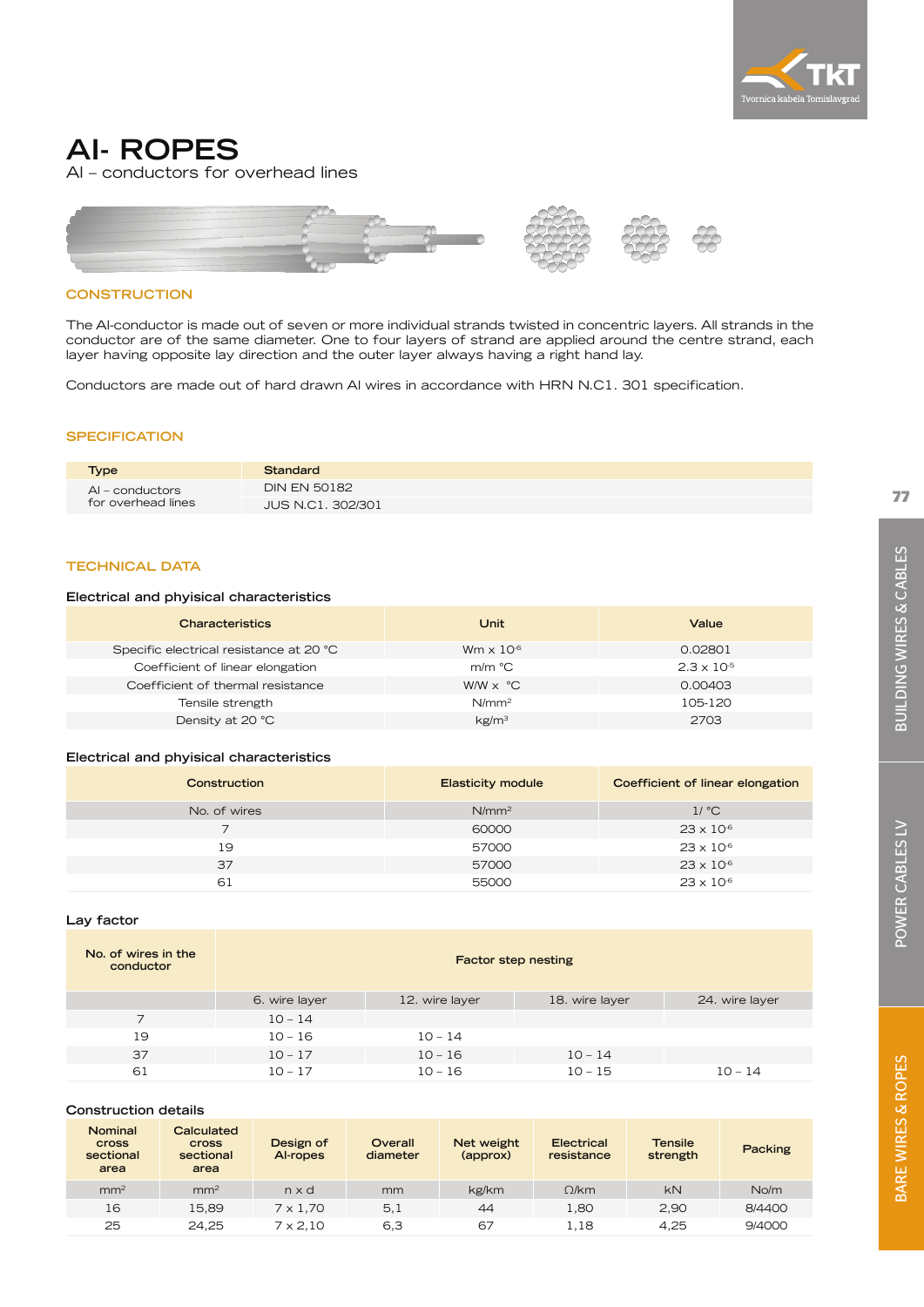| Nominal<br>cross<br>sectional<br>area | Calculated<br><b>cross</b><br>sectional<br>area | Design of<br>Al-ropes | Overall<br>diameter | Net weight<br>(approx) | Electrical<br>resistance | <b>Tensile</b><br>strength | Packing |
|---------------------------------------|-------------------------------------------------|-----------------------|---------------------|------------------------|--------------------------|----------------------------|---------|
| mm <sup>2</sup>                       | mm <sup>2</sup>                                 | $n \times d$          | mm                  | kg/km                  | $\Omega$ /km             | <b>kN</b>                  | No/m    |
| 35                                    | 34,36                                           | $7 \times 2,50$       | 7.5                 | 94                     | 0,84                     | 5,85                       | 9/3000  |
| 50                                    | 49,48                                           | $7 \times 3,00$       | 9,0                 | 135                    | 0,58                     | 8,10                       | 10/2800 |
| 50                                    | 48,35                                           | $19 \times 1,80$      | 9,0                 | 133                    | 0,59                     | 8,60                       | 10/2800 |
| 70                                    | 65,81                                           | $19 \times 2,10$      | 10,5                | 181                    | 0,44                     | 11,5                       | 10/2100 |
| 95                                    | 93,27                                           | $19 \times 2,50$      | 12,5                | 256                    | 0,31                     | 15,95                      | 12/2600 |
| 120                                   | 116,99                                          | $19 \times 2,80$      | 14,0                | 322                    | 0,25                     | 19,10                      | 12/2000 |
| 150                                   | 147,11                                          | $37 \times 2,25$      | 15,8                | 406                    | 0.20                     | 25,70                      | 12/2600 |
| 185                                   | 181,52                                          | $37 \times 2,50$      | 17.5                | 501                    | 0,16                     | 31,05                      | 14/2000 |
| 240                                   | 242,54                                          | $61 \times 2,25$      | 20,3                | 670                    | 0,12                     | 40,15                      | 16/2500 |
| 300                                   | 299,43                                          | $61 \times 2,50$      | 22,5                | 827                    | 0,09                     | 48,50                      | 18/2300 |
| 400                                   | 400.14                                          | $61 \times 2.89$      | 26,0                | 1105                   | 0,07                     | 61,90                      | 20/2400 |
| 500                                   | 499,83                                          | $61 \times 3.23$      | 29.1                | 1381                   | 0,05                     | 76,00                      | 22/2300 |